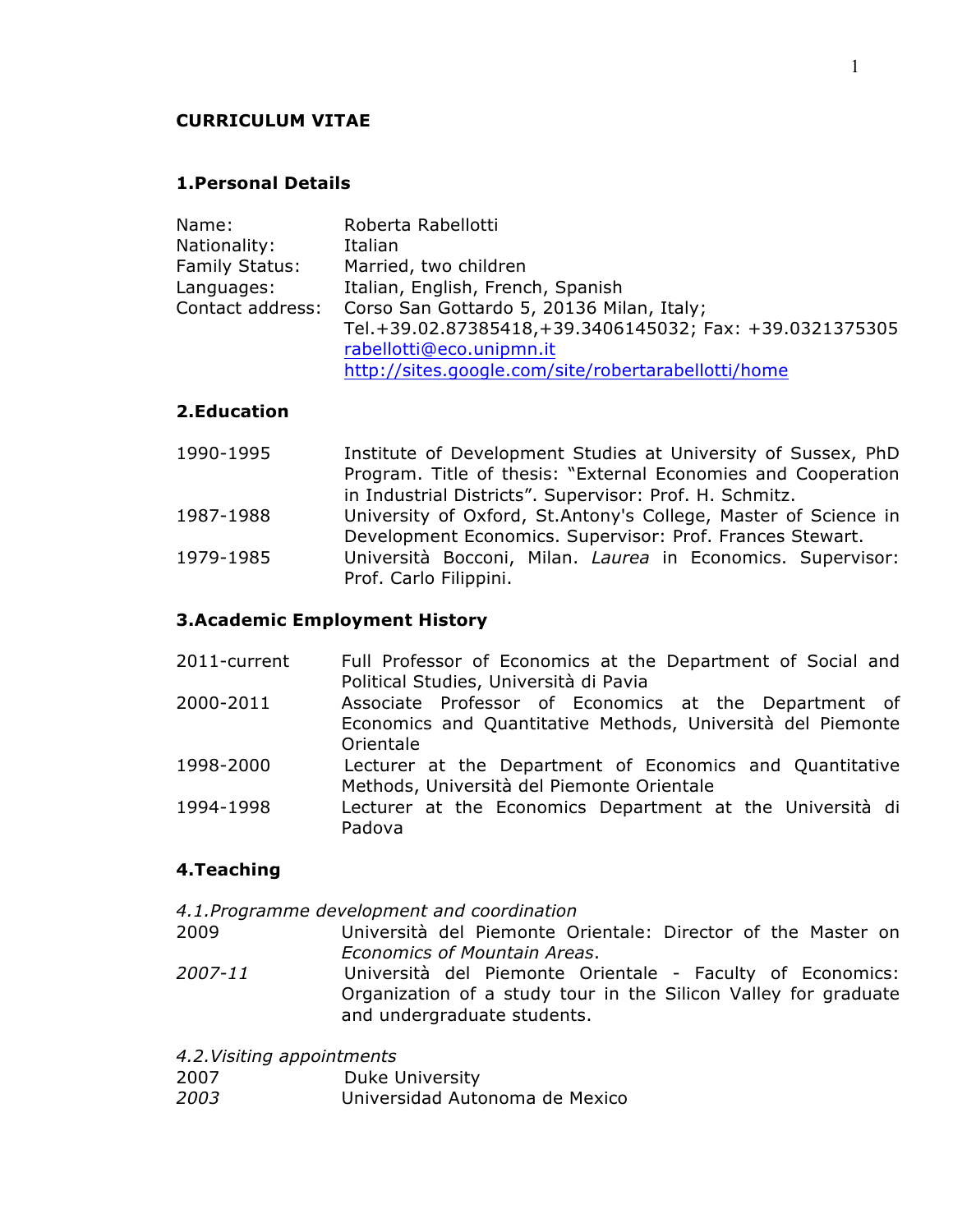| 2003                        | Universidad Autonoma Metropolitana de Mexico.                                                                                                                                     |
|-----------------------------|-----------------------------------------------------------------------------------------------------------------------------------------------------------------------------------|
| 4.3. Post-Graduate Teaching |                                                                                                                                                                                   |
| 2011, 10, 07, 03            | Università di Bologna: Convenor and Lecturer in Comparative<br>Local Development in Latin America - Master in Development,<br>Innovation and Change (15 students).                |
| 2010                        | ITCILO-Turin: Lecturer in Innovation and Development - Master<br>in Management of Development (25 students).                                                                      |
| 2009                        | Università del Piemonte Orientale: Lecturer in Mountain<br>Economic Systems - Master in Economics of Mountain Areas -<br>(15 students).                                           |
| 2009, 05 and 02             | Università di Bergamo: Convenor and Lecturer in Development<br>Economics - Master in Microfinance (25 students).                                                                  |
| 2008 and 06                 | ILO-UNIDO: Lecturer in Local development and globalization in<br>a training course (25 students).                                                                                 |
| 2007 and 05                 | Università del Piemonte Orientale: Convenor and Lecturer in<br>Economics of Emerging Countries - Master in Economics and<br>Management of Financial Intermediation (10 students). |
| 2007                        | Universidad del Pacifico (Lima, Perù): Lecturer in Local<br>development and globalization - Master in Globalization,<br>Competitiveness and Firms Strategy (25 students).         |
| 2006                        | Scuola Superiore Sant'Anna Università di Pisa: Lecturer in<br>Development of East Asian Countries - Master in Human Rights<br>and Conflict Management (20 students).              |
| 2006                        | Università di Firenze: P Lecturer in Local Development - PhD<br>Programme in Development Economics, (10 students).                                                                |
| 2005                        | Università del Piemonte Orientale: Convenor and Lecturer in<br>Local Development - Master in Local Culture, (15 students).                                                        |
| 2003-05                     | Università del Piemonte Orientale: Lecturer in Applied<br>Economics - Master in Economics and Management of Firms (15<br>students).                                               |
| 2003                        | UN-ECLAC: Lecturer in Clusters and Global Value Chains in Latin<br>America - Master in Local Development (25 students).                                                           |
| 2003                        | Università di Milano Bicocca: Lecturer in Principle of Economics<br>- Master in Land Use and Water Management in Developing<br>Countries (20 students).                           |
| 2002                        | Università di Torino - PhD Programme in Economics - Lecturer<br>in 'Comparative Economic Systems' (12 students)                                                                   |
| 1987-1991                   | Università Bocconi - Master in Business Administration<br>Teaching Assistant in 'Principle of Microeconomics' (25<br>students).                                                   |
| 4.4. Undergraduate Teaching | Faculty di Economics, Università del Piemonte Orientale:                                                                                                                          |
| 1999-current                | Principle of Economics (200 students)                                                                                                                                             |
| 2004-current                | Economics of Innovation (50 students)                                                                                                                                             |

|              | Faculty di Economics, Università del Piemonte Orientale: |
|--------------|----------------------------------------------------------|
| 1999-current | Principle of Economics (200 students)                    |
| 2004-current | Economics of Innovation (50 students                     |
| 2003-07      | Applied Economics (40 students)                          |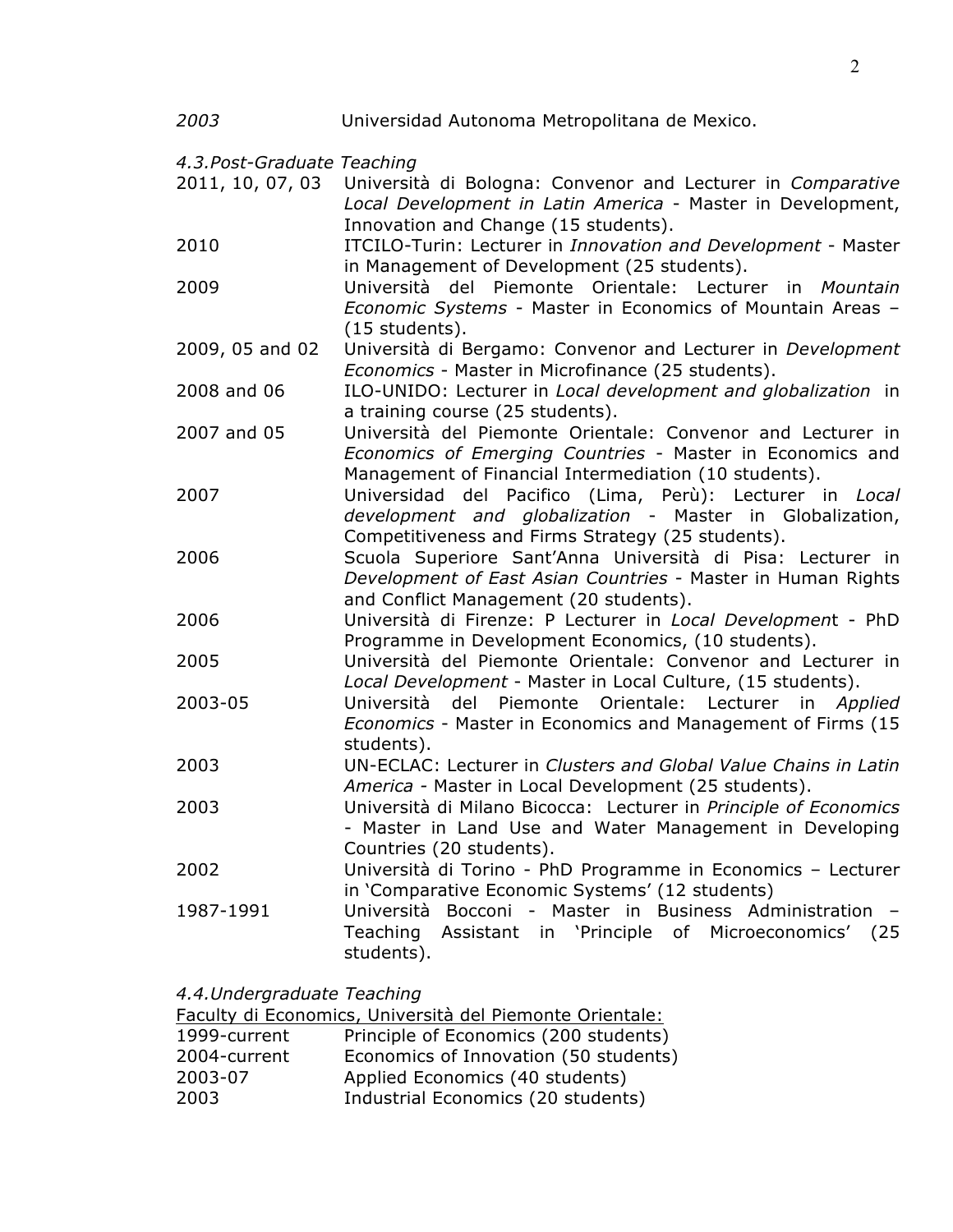Faculty of Political Science, Universita' di Padova:

1994-98 Political Economy (100 students)

1991-92 Economics of Developing Countries (50 students)

Franklin College, Lugano Switzerland<br>1996-97 Development Ecor Development Economics(25 students)

Faculty of Economics, Università Bocconi

1995-99 Development Economics (seminars) (25 students)

1996 Comparative Politics (seminars) (25 students)

1987-93 Teaching Assistant 'Principle of Economics' (100 students)

Politecnico di Milano

1994 Teaching Assistant 'Principle of Economics' (50 students)

# **Invited lectures**

**Italy:** Università di Padova, Pavia, Firenze, Milano, Bocconi, Roma Tor Vergata, Ferrara, "Insubria" Varese, Torino, Politecnico di Milano, Istituto Universitario di Architettura di Venezia, Istituto Italo Africano di Roma, Unioncamere Toscana **Europe:** University of Oxford, Institute of Development Studies at the University of

Sussex, University of Lund; Orkestra – Universidad de Deusto.

**Rest of the World:** University of North Carolina-Chapel Hill (USA); Istituto Tecnologico de Monterrey, Universidad Autonoma de Mexico, Universidad Nacional Autonoma de Mexico (Mexico); University of Quebec – Montreal (Canada), UN-Cepal e CORFO (Chile); UNISINOS, Universidad de Campinas (Brazil); Universidad Catolica de Lima (Peru); Seoul National University (South Korea).

*4.4.PhD*  2001-03 Member of the Faculty of the PhD in Economics of the Università di Torino and Università del Piemonte Orientale. 2004-current Member of the Faculty of the European PhD in "Economics of Production and Development": European network organized by Universitat de Barcelona (E), Université Pierre Mendès France - Grenoble 2 (F), Universitty of Sussex (UK), Università dell'Insubria (I), Universidad Autonoma de Madrid (E), Université Toulouse 1 (F), Copenhagen Business School (DK), Universidade de Coimbra (P), Université de Neuchatel (CH). *2007 Defence Committee* of the European PhD in "Economics of Production and Development" (Università dell'Insubria Varese). 2007 *Defence Committee* of the PhD in Economics, Universidad de Castilla La Mancha 2010 *Defence Committee* of the PhD in Development Economics, University of Manchester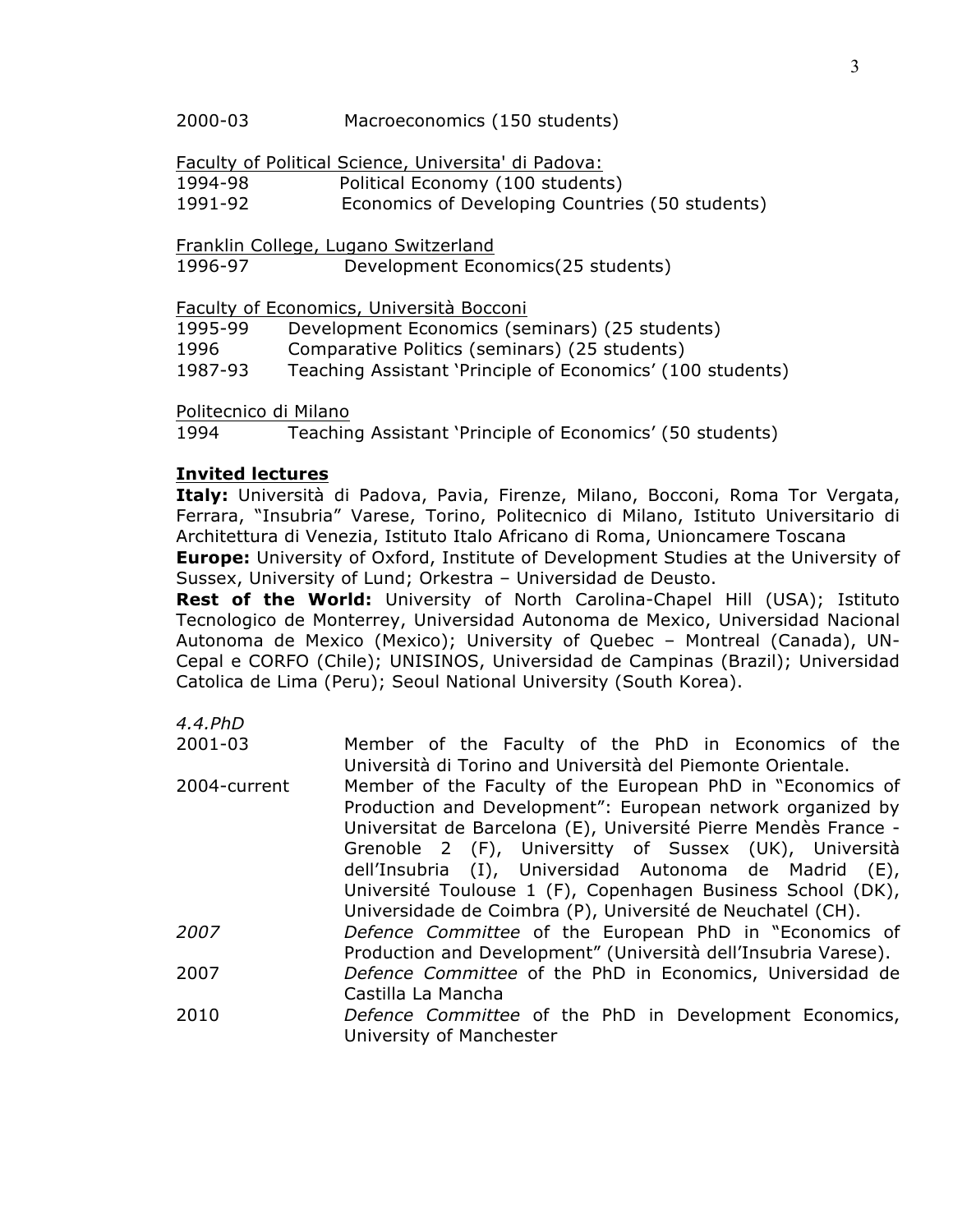## **5.Research**

Orkestra, Istituto Vasco de Competitividad (San Sebastian, Spain): Senior Research Affiliate (from 2011)

*5.1. Main research interests*

Innovation; Regional Development; Clusters; Global Value Chains; Multinationals, University-Industry Links, Emerging Countries.

*5.2.Coordination of research programmes*

| 2011      | 'Technology driven foreign direct investment: Implications for<br>the negotiation of International (bi and multilateral) Investment<br>Agreements' in collaboration with CIRCLE (University of Lund),<br>ISI-Fraunhofer,<br>International<br>of the control of the control of the control of the control of the control of the control of the control of th<br>Separate control of the control of the control of the control of the control of the control of the control of t<br>Institute<br>Information |
|-----------|------------------------------------------------------------------------------------------------------------------------------------------------------------------------------------------------------------------------------------------------------------------------------------------------------------------------------------------------------------------------------------------------------------------------------------------------------------------------------------------------------------|
|           | Technology (Bangalore) and the Graduate University of the                                                                                                                                                                                                                                                                                                                                                                                                                                                  |
| 2008-10   | Chinese Academy of Sciences.<br>CASCC (Centro Alti Studi sulla Cina Contemporanea) and<br>Chatham House (UK) "An analysis of the impact of Chinese FDIs<br>in Italy" in collaboration with Università di Bologna, Università                                                                                                                                                                                                                                                                               |
| 2008-2010 | di Roma 3 and Università Bocconi.<br>PRIN (Italian Ministry of Research) 2007 - Italian Ministry of                                                                                                                                                                                                                                                                                                                                                                                                        |
| 2005-2007 | Research 'The internalization process of emerging countries'.<br>PRIN (Italian Ministry of Research) 2005 - Italian Ministry of<br>Research 'An analysis of the impact of internazionalization on<br>local production systems.                                                                                                                                                                                                                                                                             |
| 2005-2007 | Fondazione CRT Progetto Alfieri (Turin) 'The wine industry<br>between innovation and globalization: a comparative analysis of                                                                                                                                                                                                                                                                                                                                                                              |
| 2005-2007 | Piemonte, Sud Africa and Cile.<br>MIUR-INTERLINK coordination of a research network involving<br>researchers from the Graduate Business School University of<br>Cape Town, Universidad de Chile and Universidad de Cuyo<br>(Argentina) on 'The impact of science on the wine industry in<br>emerging countries'.                                                                                                                                                                                           |
| 2004-2005 | Fondazione CRT (Turin) 'Micro credit and local development: a<br>comparative study on Latin American case' (in collaboration<br>with University of Bergamo and<br>Fondazione<br>Giordano<br>dell'Amore).                                                                                                                                                                                                                                                                                                   |
| 2003-2005 | PRIN (Italian Ministry of Research) 2003 -Italian Ministry of<br>Research 'Local Production Systems and Global Value Chains'.                                                                                                                                                                                                                                                                                                                                                                              |
| 2004      | (Turin) 'Knowledge<br>dissemination<br><b>IRES</b><br>Piemonte<br>and<br>information contacts in an Italian wine local system'.                                                                                                                                                                                                                                                                                                                                                                            |
| 2003      | Inter American Development Bank (Washington) 'Value chains:<br>an analysis of the international experiences'.                                                                                                                                                                                                                                                                                                                                                                                              |
| 2001      | Eclac -United Nations (Santiago, Chile) 'Business development<br>service centres in three Italian regions: Lombardia, Veneto and<br>Emilia Romagna and its implication for Latin America'.                                                                                                                                                                                                                                                                                                                 |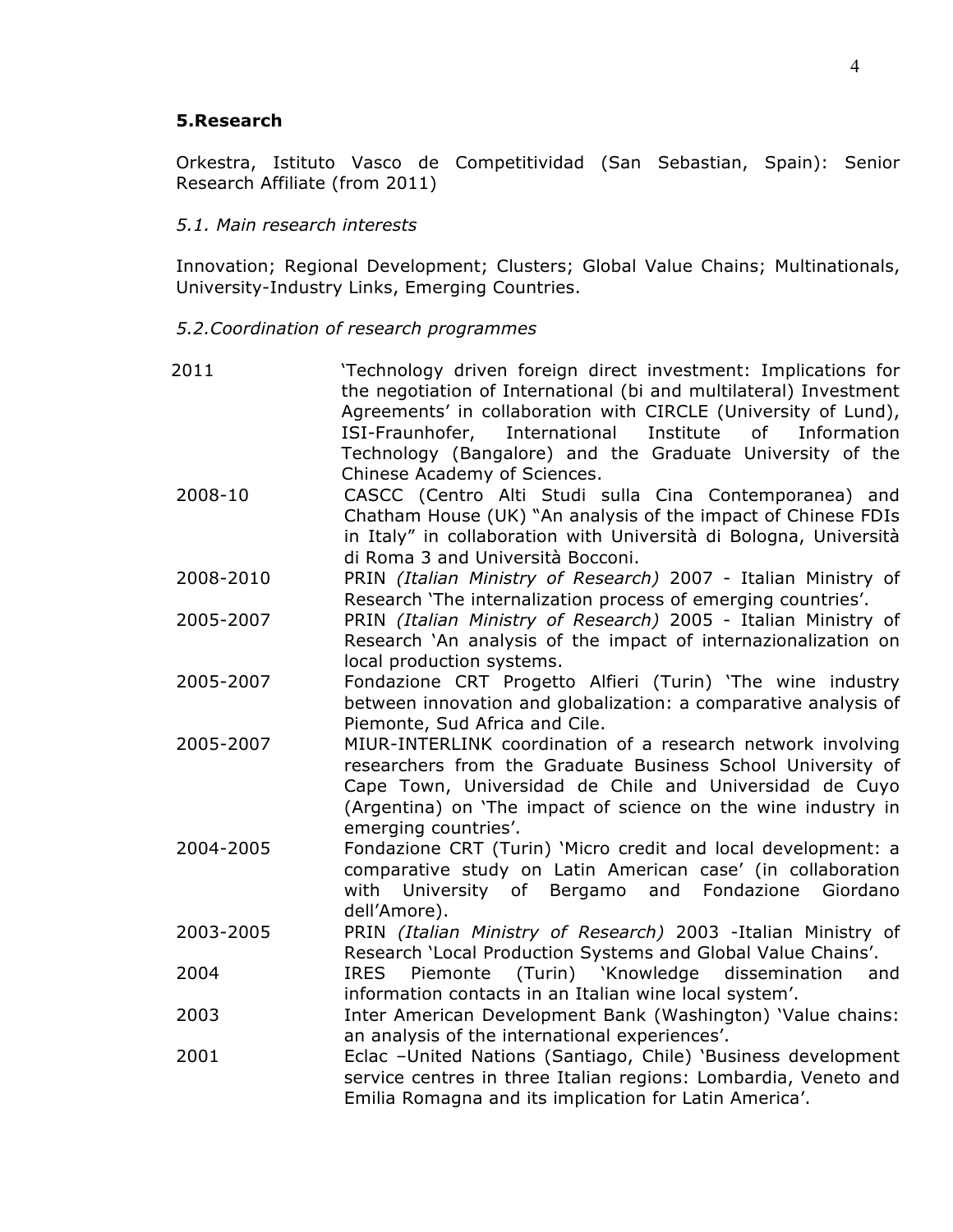*5.3. Participation in research programmes*

| 2003      | Università del Piemonte Orientale 'Adoption and use of ICTS in<br>Italian industrial districts'.                                                      |
|-----------|-------------------------------------------------------------------------------------------------------------------------------------------------------|
| 2001-2003 | Institute of Development Studies, University of Sussex 'The<br>Interaction of Global and Local Governance. Implications for<br>Upgrading'.            |
| 2000      | Eclac -United Nations (Santiago, Chile) 'The leather and<br>footwear sector in Latin America'                                                         |
| 1999      | ISPI, Institute for Studies in International Politics, Milan<br>'Structural reforms in the South Korean economy after the<br>financial crisis'        |
| 1998      | Fondazione D'Agliano (Turin) 'Best practices in SMEs' support<br>policies'.                                                                           |
| 1996-1997 | Institute of Development Studies, University of Sussex<br>'Collective efficiency and small scale industry'.                                           |
| 1995      | Bocconi<br>`South<br>Korea:<br>Università<br>of<br>late<br>a case<br>industrialization'.                                                              |
| 1993      | Italian National Research Council 'Scientific parks as an<br>instrument for innovation diffusion'.                                                    |
| 1992      | Italian National Research Council 'Services and infrastructures<br>for the internationalisation of Italian small enterprises'.                        |
| 1990      | ISPI, Institute for Studies in International Politics, (Milan)<br>'Industrialisation and technological development in South<br>Korea'.                |
| 1989      | IFO-Institut (Munich) 'An empirical assessment of factors<br>shaping regional competitiveness in problem regions'.                                    |
| 1989      | Istituto Italo Africano (Rome) 'An empirical assessment of<br>factors shaping regional competitiveness in problem regions'.                           |
| 1988      | Istituto Italo Africano (Rome) 'Rural credit and savings in<br>Senegal'.                                                                              |
| 1987      | Università Bocconi (Milan) 'New technologies, new products and<br>new skills. Some success stories in the textile-clothing sector'.                   |
| 1987      | Research Institute of Lombardy (Milan) 'Product<br><b>IRER</b><br>innovation in the metropolitan area of Milan'.                                      |
| 1986      | Centre for Urban and Regional Development Studies, University<br>of Newcastle 'Advanced Technology Policies and Strategies in<br>Developing Regions'. |
| 1986      | Istituto Universitario di Architettura (Venice) 'The economic<br>space in the politics of international organisation'.                                |
| 1986      | GREMI (Group de Recherche Européen sur<br>Milieux<br>les<br>Innovateurs) 'The Milan High-Tech and Innovation Field.                                   |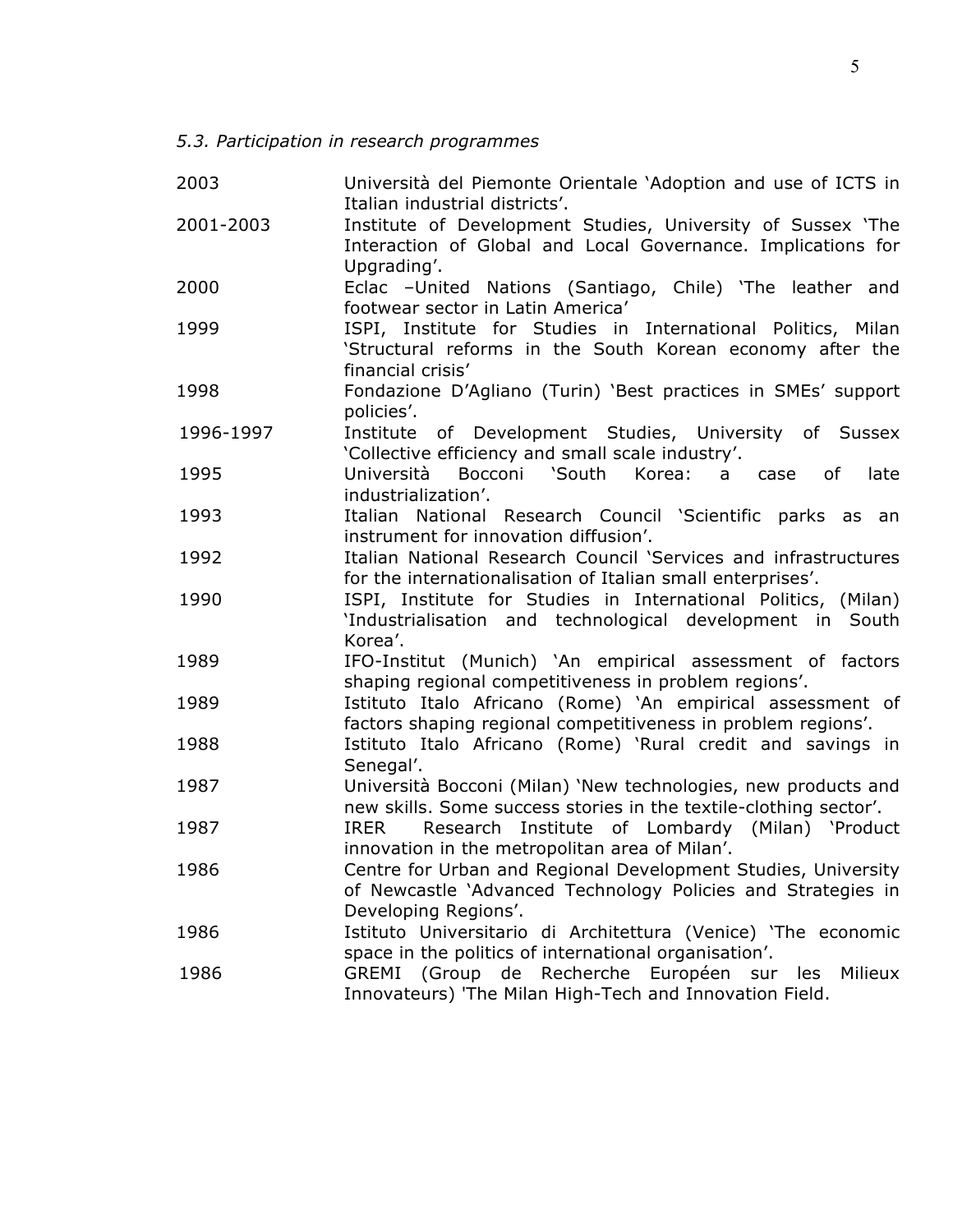# **6. Consultancies to governmental bodies**

## **International organizations**

• EU Commission DG Enterprise and Industry; CDE-Center for the Development of Enterprise; UNIDO; UNCTAD, UN-CEPAL; ILO; Interamerican Development Bank

## **Local and National Bodies**

• Regione Emilia Romagna; Istituto di Ricerca della Lombardia; Regione Lombardia; Provincia di Novara; ENEA.

**Field experience in** Argentina, Brazil, Bolivia, Chile, Ghana, Jamaica, Honduras, Mexico, Nicaragua, Paraguay, Peru, Senegal, South Africa, Trinidad and Tobago.

# **7.Dissemination**

## *7.1.Organization of conferences and workshops*

- 2010 Workshop PRIN 'The internalization process of emerging countries' (Università del Piemonte Orientale, Novara).
- 2009 International Seminar 'The role of innovation and science in the wine industry) (Università del Piemonte Orientale, Novara).
- 2009 4th Italian-Korean Workshop'(Fondazione Einaudi, Turin and Università del Piemonte Orientale, Novara).
- 2008 Researchers' Night: "Wine and Science: New vs. Old World" (Università del Piemonte Orientale, Novara).
- 2007 Workshop PRIN 'New forms of division of labour, innovation and local development' (Università del Piemonte Orientale, Novara).
- 2007 *Lezioni Aisre* "Local Systems, industrial districts, clusters: analytical models modelli, methodology and empirical evidence" (Università del Piemonte Orientale, Novara).
- 2005 *Workshop PRIN "*Local systems, global value chains and upgrading", (Università del Piemonte Orientale, Novara).
- 2004 *XXV National Conference of Regional Science (AISRE)* local organiser (Università del Piemonte Orientale, Novara).
- 2003 *Eadi Workshop* 'Clusters and Global Value Chains in the North and the Third World' (Università del Piemonte Orientale, Novara).

#### *7.2.Invited Speaker*

- 2012 UNAM Book Launching (Mexico City).
- 2012 OECD WB CEPAL IADB Latin America Prospects for Upgrading in Global Value Chains (Colegio de Mexico – Mexico City).
- 2012 Associazione Rossi Doria Book Launching (Legacoop Roma).
- 2011 GLOBELICS Book launching (Buenos Aires).
- 2011 International Trade Center and CIBER, University of Maryland Book launching (Washington).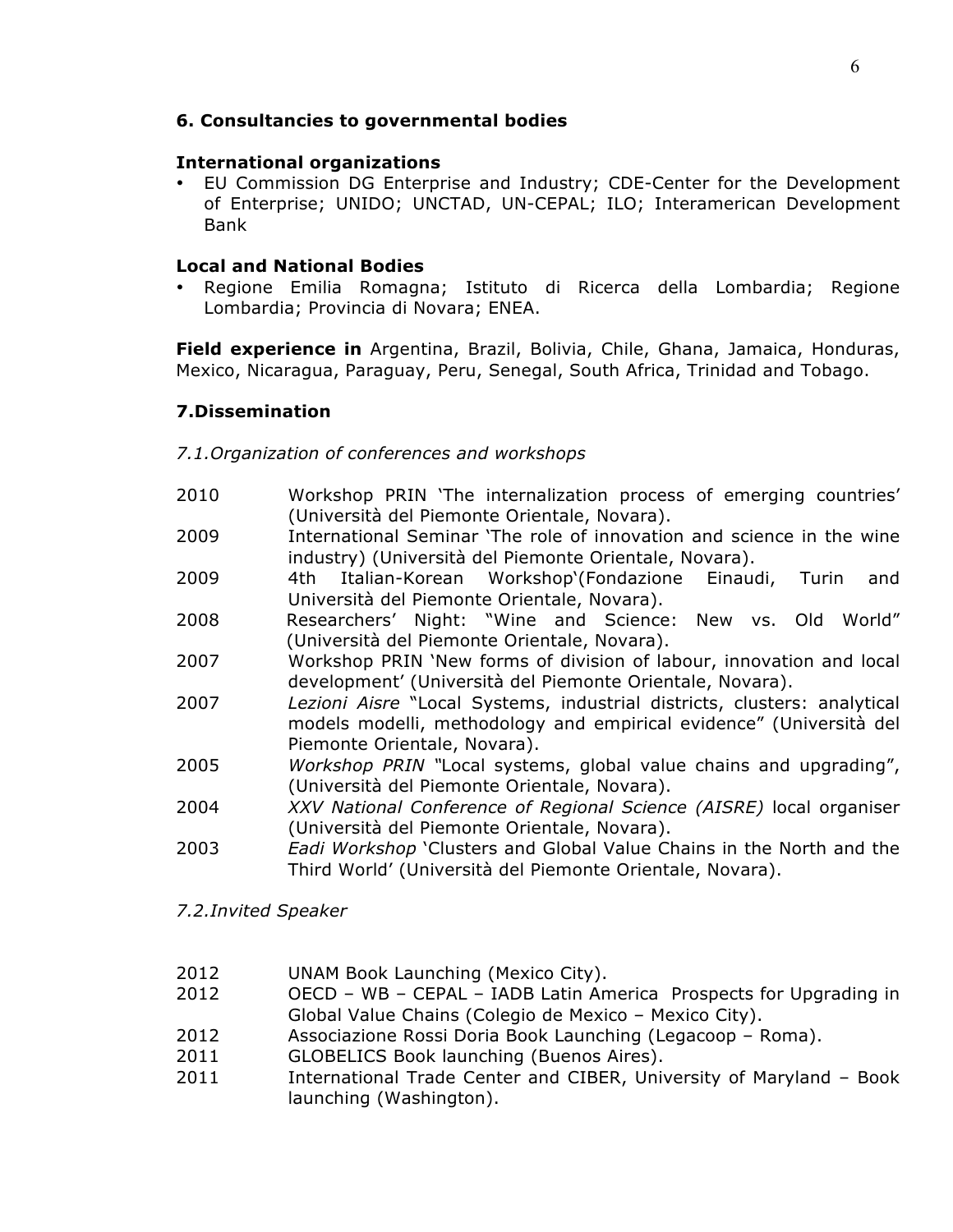- World Bank BBL Seminar (Washington).
- EU Commission, DG Enterprise & Industry- Final Conference 'Dynamics in Sectoral Innovation: Impact on Value Chains and Policy Implications' of the Sectoral Innovation Consortium (Bruxelles).
- ORKESTRA Competitiveness Day 2011 (San Sebastian).
- ORKESTRA Debates Competitivos (San Sebastian).
- 2010 ORKESTRA and Universidad de Deusto-  $1<sup>st</sup>$  Meeting on Innovative and Competitive Territories (San Sebastian).
- Ministry of Economic Development Abu Dhabi.
- Annual Conference of the Seoul Journal of Economics Seoul National University (Seoul).
- World Knowledge Forum (Seoul).
- CDE Center for the Development of Enterprise Seminar on Global Value Chain and the cluster approach (Trinidad).
- University of Oxford Conference in honour of Frances Stewart (Oxford).
- Universidad Nacional Autonoma de Mexico (Mexico City).
- VII Knowledge Economy Forum della World Bank (Ancona).
- Science and Technology Policy Institute (Seoul).
- Institutions, Innovations and Industrial Dynamics in Emerging Economies, The Open University (London).
- CORFO (Santiago).
- Fondazione Courmayeur Workshop on Chinese and Indian Multinationals in Europe, (Courmayeur).
- UNCTAD, Expert Meeting (Geneva).
- Inter American Development Bank (Washington).
- Comune di Milano Milano con l'Africa, (Milano).
- OECD East West Cluster Conference (Udine).
- Inter American Development Bank (Washington).
- Estado de Rio Grande do Sul Conference on Industrial Districts and Clusters, (Porto Alegre).
- Instituto de Economia, Università di Campinas (Campinas).
- Annual Conference, The Competitiveness Institute (Varese).
- Instituto Tecnologico de Monterrey International Conference on Factory Automation, (Monterrey).
- UNIDO (United Nations for Industrial Development) Industrial automation in Latin America (Vienna).
- *7.3. Participation to conferences and workshops 2000 onwards*
- GLOBELICS *The changing geography of science in wine: Evidence from emerging countries (*Buenos Aires).
- AISRE Conferenza Italiana di Scienze Regionali (Torino) "*An empirical study on emerging MNE subsidiaries and on their strategic asset seeking strategies?*"
- "*Chinese FDI in Italy" -* University of Manchester Rising Powers and Global Standards: Identifying a new research and policy agenda and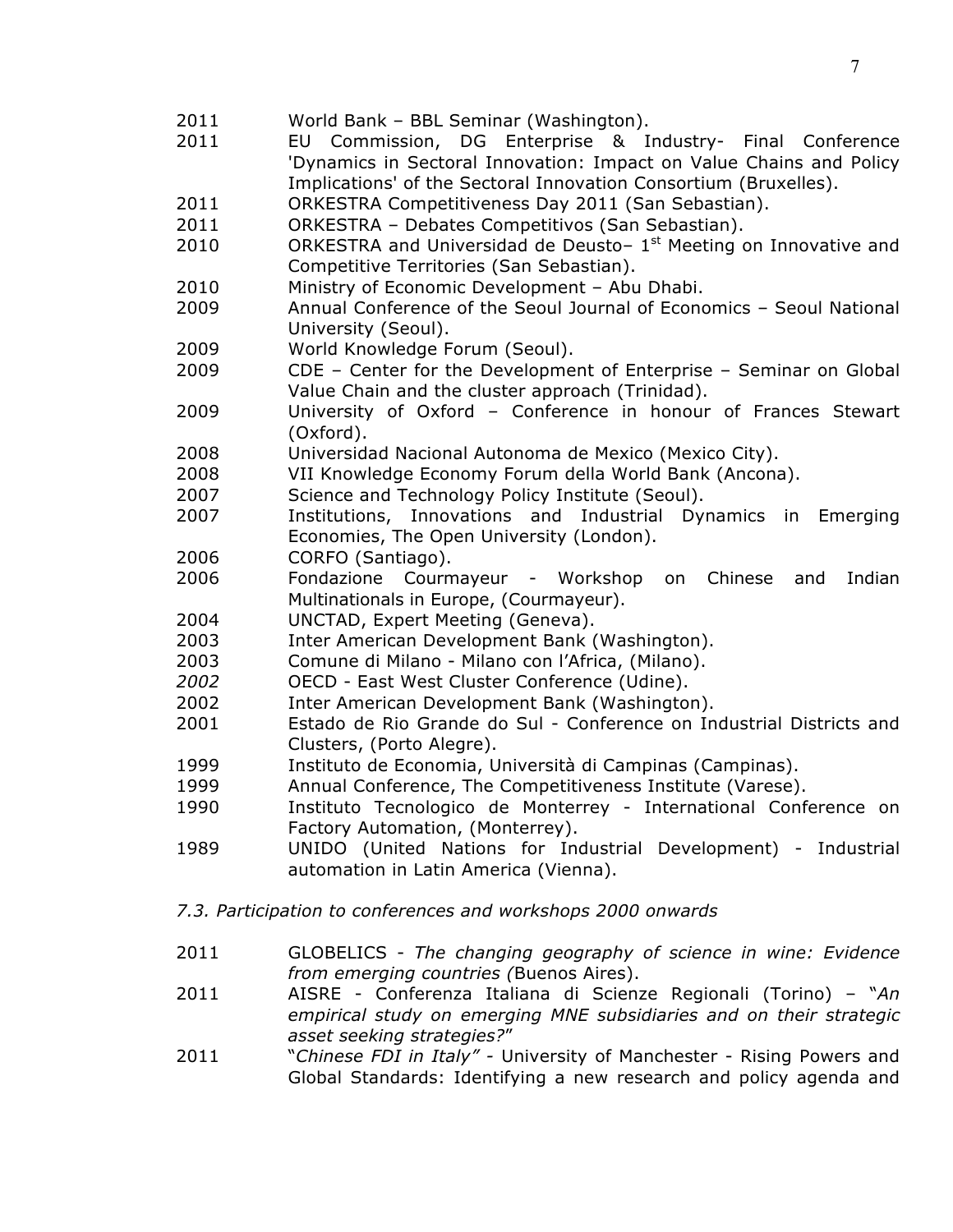- 2010 GLOBELICS "Bridging Researchers and the Openess of the Wine Innovation Systems in Chile and South Africa" (University of Malaya - Kuala Lumpur).
- 2010 AISRE Conferenza Italiana di Scienze Regionali (Aosta) "*Regional innovation systems and Value Chains: An empirical analysis of the location determinants of MNCs in the European regions*"
- 2009 DIME Workshop "*Systems of innovation and value chains: an empirical of MNC location strategies in the European regions*" (Utrecht University).
- 2009 AISRE Conferenza Italiana di Scienze Regionali (Firenze) and DRUID Conference, Copenhagen Business School (2008) '*Do global pipelines really enhance knowledge diffusion in clusters?*'.
- 2009 2008 SLPTMD Conference Confronting the Challenge of Technology for Development: Experiences from the BRICS (University of Oxford), EAEPE Conference (Rome) and Globelics Conference (Mexico City) *'Innovation systems and Global Value Chains'.*
- 2008 SLPTMD Conference Confronting the Challenge of Technology for Development: Experiences from the BRICS (University of Oxford) "*Catching up and Sectoral Systems of Innovation: A Comparative Study on the Wine Sector in Chile, Italy and South Africa*".
- 2008 Italian Trade Studies Group (Lecce), III Workshop Prin, "New forms of division of labour, innovation and local development" (2007), III Workshop Prin "New forms of division of labour, innovation and local development" (2007) and AISRE - Conferenza Italiana di Scienze Regionali (Bolzano, 2007) *'The international specialisation patterns of Italy: An Analysis Based on Provincial Data?*'.
- 2007 ALTEC Associacion Latino-Iberoamericana de Gestion Tecnologica (Santiago del Cile) and Associazione Italiana di Scienze Regionali (Bolzano) '*Why Researchers Collaborate with Industry: An analysis of the wine sector in Chile, South Africa and Italy'*.
- 2007 Third Korean Italian Workshop (Seoul) '*Italian SMEs and industrial districts on the move: Where are they going?'.*
- 2006 Enometrics (Universitè de Bordeaux), Annual Conference Schumpeter Society (Nice) and Annual Conference of the European Regional Science Association (Volos) '*The Role of Research in Wine: the Emergence of a Regional Research Area in an Italian Wine Production System'.*
- 2006 Globelics (Global Network for Economics of Learning, Innovation, and Competence Building Systems) Annual Conference, Trivandrum, India and PRIN Conference (Bologna 2005) *'Global Value Chains and Technological Capabilities: A Framework to Study Industrial Innovation in Developing Countries'.*
- 2005 AISRE Conferenza Italiana di Scienze Regionali (Naples), Enometrics (Università di Macerata), DRUID Conference (Copenhagen) '*Knowledge dissemination and information contacts in an Italian wine local system'.*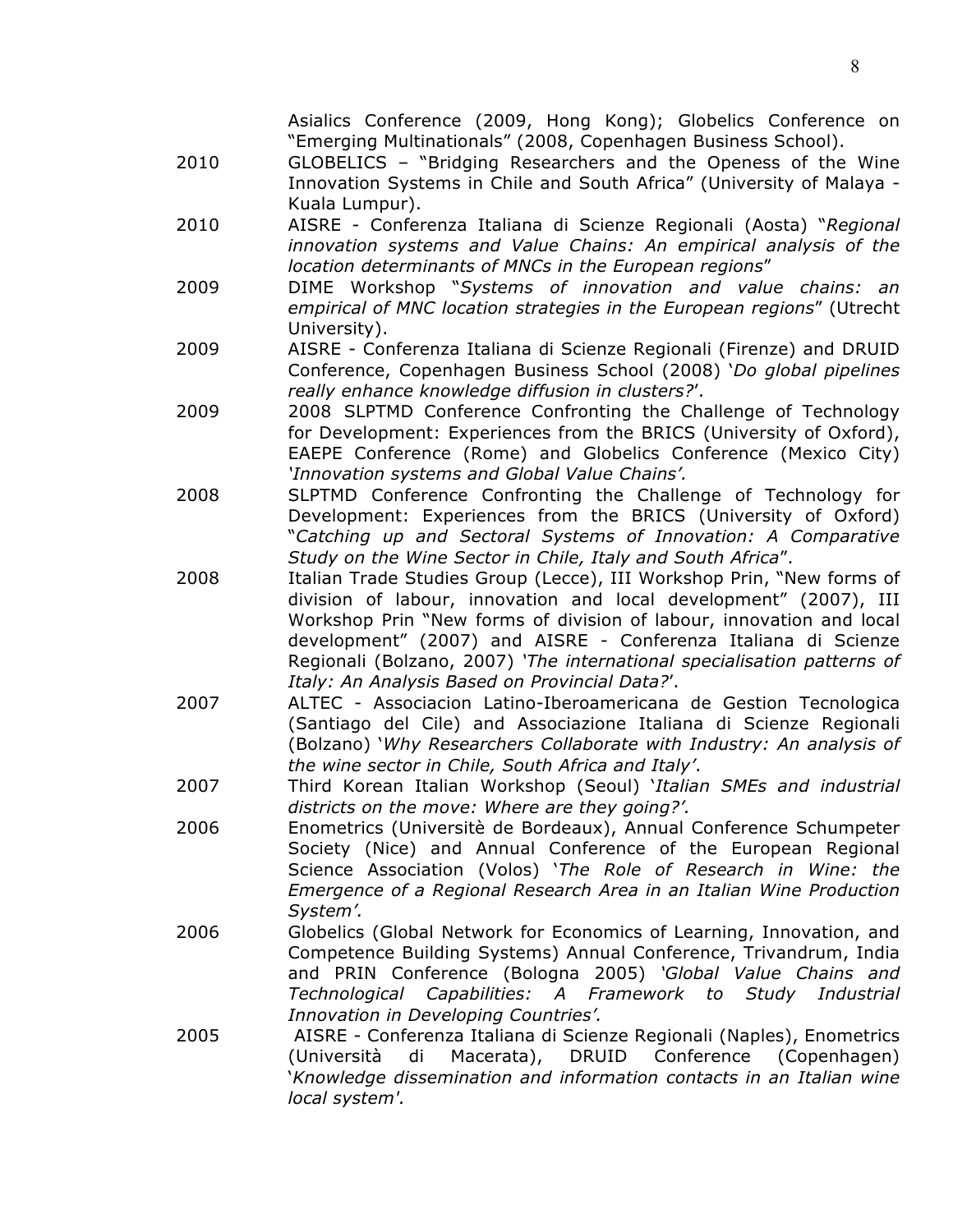- 2004 GLOBELICS Conference "Innovation systems and development: emerging opportunities and challanges" (Bejing), AISRE - Conferenza Italiana di Scienze Regionali (Novara) and Annual Conference of Schumpeter Society (Università Bocconi, Milan), PRIN Conference (Bologna, 2003) and EADI Workshop (Novara, 2003) *'Upgrading in global value chains: lessons from Latin American clusters*'.
- 2003 AISRE Conferenza Italiana di Scienze Regionali (Perugia) and EAEPE Conference (Maastricht) '*ICTs in Industrial Districts: An Empirical Analysis on Adoption, Use and Impact in the Biella Textile District*'.
- 2003 Conference in honour of Professor Sebastiano Brusco*:* Clusters, Industrial Districts and Firms: the Challenge of Globalization (Modena) and ICE Conference on Internationalization of industrial districts '*The effects of globalization on Italian industrial districts: Evidence from the footwear sector*'.
- 2003 Korean and the world economy II (University of Washington, Seattle) '*Is Korea catching up? An analysis of labour productivity growth in South Korea*' .
- 2003 Conference of the Regional Science Association (Pisa) and AISRE Conferenza Italiana di Scienze Regionali (Reggio Calabria, 2002) '*Business Development Service Centres in Italy: An empirical analysis of three notable regional experiences - Emilia Romagna, Lombardia and Veneto*'.
- 2003 Conference of the Regional Science Association (Pisa) and XXIII Conferenza Italiana di Scienze Regionali (Venice, 2001) "*How globalisation affects Italian industrial districts: The case of Brenta'.*

# **8.Grants**

| 1988-1990 | Fodazione Einaudi (Turin) PhD Programme University of Sussex |
|-----------|--------------------------------------------------------------|
| 1987      | Fondazione D'Agliano (Turin) Master University of Oxford     |
| 1986      | Istituto Italo Africano (Rome) Training Programme in Senegal |

# **9.Referee and Editorial Assigments**

**Journals:** Annals of Regional Science, Canadian Journal of Development Studies, Development and Change, Development Policy Review, Economia Politica, Economic Geography, El Trimestre Economico, European and Planning Studies, European Journal of East Asian Studies, European Urban and Regional Studies, Entrepreneurship and Regional Development, Geografiska Annaler B, Giornale degli Economisti, Growth and Change, Industrial and Corporate Change, Industry and Innovation, International Journal of Operations and Production Management, International Journal of Technology and Globalization, Journal of African Economies, Journal of Development Studies, Journal of Evolutionary Economics, Journal of International Business Studies, Journal of Planning Educational & Research, Journal of Small Business Management, Oxford Development Studies, Ricerche Economiche, Rivista Italiana degli Economisti, Rivista di Scienze Economiche e Sociali , Regional Studies, Research Policy, Small Business Economics, Scienze Regionali: Italian Journal of Regional Science, Savings and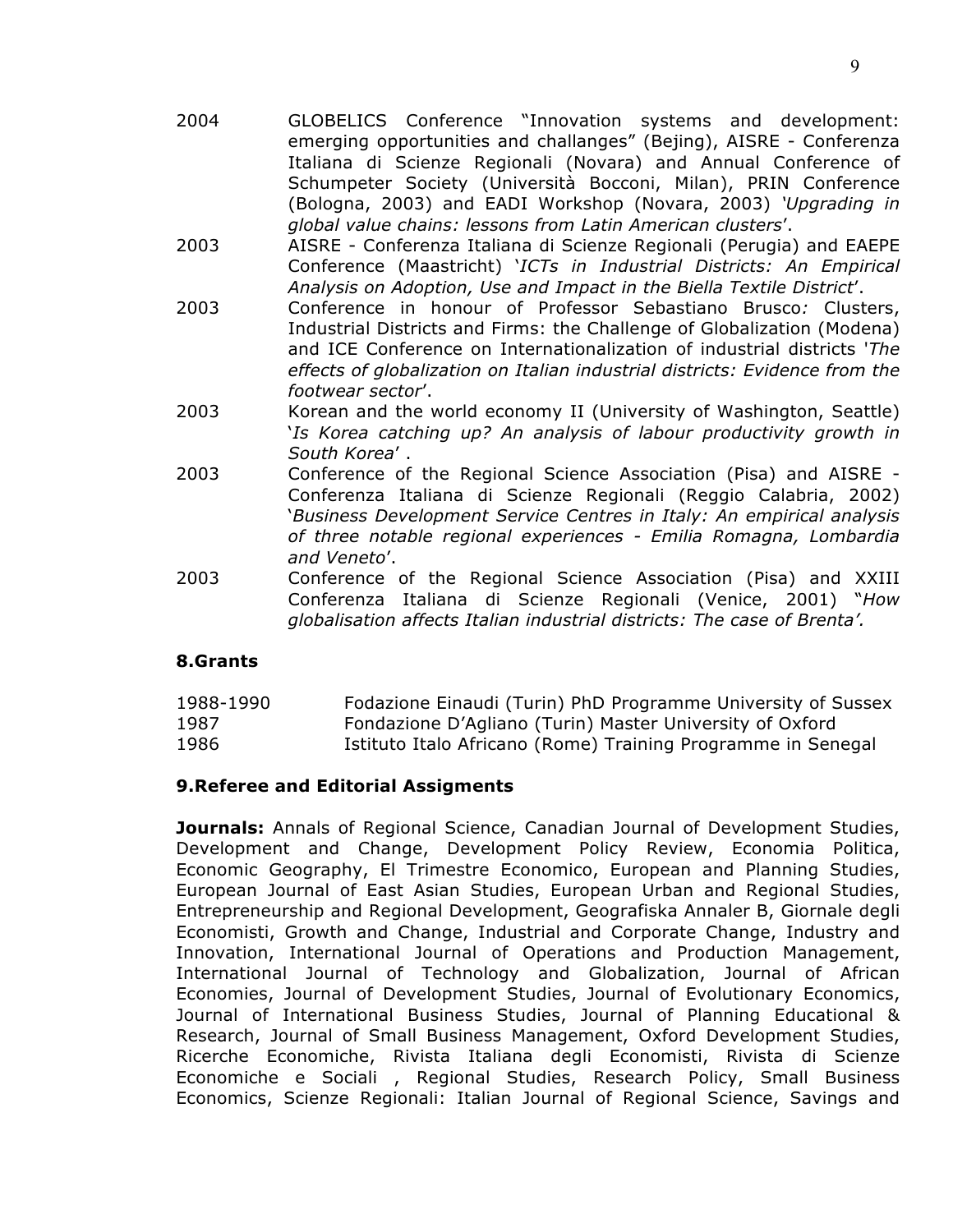Development, Studies in Comparative International Development, The Economic History Review, World Development.

**Publishers:** Ashgate, Edward Elgar, Princeton University Press.

**Funding institutions**: Economic Social Research Council (UK), Honk Kong University Grants Committee , National Science Foundation (USA); Center for Advanced Studies at the Norvegian Academy of Sciences and Letters, Consorcio de Investigación Económica y Social (Peru), PRIN (Italian Ministry of Research); Università di Padova.

Member of the Editorial Committee of Italian Journal of Regional Science (until 2009).

# **10.Administrative charges**

- **Deputy Director of the Department of Economics**, Università del Piemonte Orientale (2008-current).
- **President of the Library**, Faculty of Economics, Università del Piemonte Orientale (2003-2007).
- **Member of the International Relations Committee**, Università del Piemonte Orientale (2009-current).
- **Member of the commission for the revision of the University Statutes,** Università del Piemonte Orientale (2011).

# **11.Other Activities**

- Member of the scientific board of Associazione Italiana di Scienze Regionali (2004-2010).
- Member of the scientific board of Agorà Scienza, association among the four universities in Piemonte aimed at bridging science and society (2009-2011).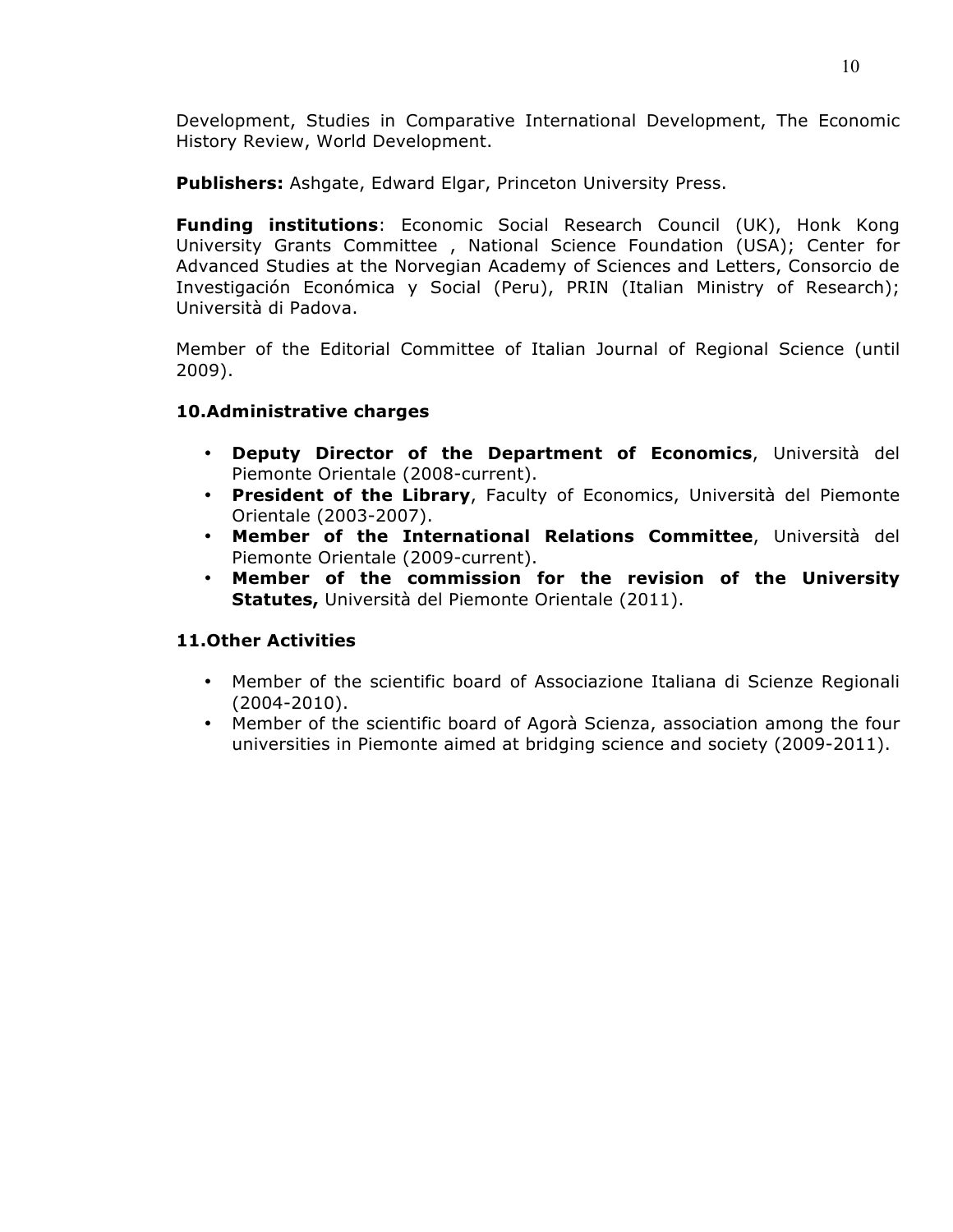*Impact*

**Google Scholar**: citations 1844, h-index 17

**SCOPUS:** citations 331, h-index 8

**ISI-Web of Science**: citations 300, h-index 8

### **Articles in refereed journals**

- *Rabellotti R., 2012, "*When do global pipelines enhance knowledge diffusion in clusters?", forthcoming in *Economic Geography* (with A. Morrison e L. Zirulia).
- Rabellotti R., 2012, "Universities in emerging economies: Bridging local industry with international science. Evidence from Chile and South Africa", forthcoming in *Cambridge Journal of Economics* (with E. Giuliani).
- Rabellotti R., 2011, "Global Value Chains Meet Innovation Systems: Are There Learning Opportunities for Developing Countries?", *World Development* 9 (7), 1261-1269 (with Carlo Pietrobelli).
- Rabellotti R., 2011, "The "Marco Polo" effect: Chinese FDI in Italy", *International Journal of Technology and Globalization, 4(4), 277-291,* (with C. Pietrobelli & M. Sanfilippo).
- Rabellotti R., 2011, "The international specialisation patterns of the Italian local economic systems: concentration or diversification?", *Regional Studies* 45 (3), 381–401, (con Amighini A., Leone M.).
- Rabellotti R., 2010, "Catching-up Trajectories in the Wine Sector: A Comparative Study of Chile, Italy and South Africa", *World Development* 38 (11), 1588- 1602 (with Cusmano L and Morrison A.)
- Rabellotti R., 2010, "Why do researchers collaborate with industry? An analysis of the wine sector in Chile, Italy and South Africa", *Research Policy*, 39(6): 748-761 (with E. Giuliani, A. Morrison e C. Pietrobelli).
- Rabellotti R., 2010, "Outward FDI from developing countries MNEs as a channel for technological catch-up", *Seoul Journal of Economics*, 23(2), 239-261 (con A. Amighini e M. Sanfilippo).
- Rabellotti R., 2009, "Knowledge and information networks in an Italian wine cluster", *European and Planning Studies*, 17, 7, 983-1006 (with Andrea Morrison).
- Rabellotti R., 2009, "Italian SMEs and Industrial Districts on the move: where are they going?", *European and Planning Studies*, 17, 1, 19-41 (with Anna Carabelli, Giovanna Hirsch).
- Rabellotti R., 2008, "Global Value Chains and Technological Capabilities: A Framework to Study Industrial Innovation in Developing Countries", *Oxford Development Studies*, 36 (1): 39-58 (with Andrea Morrison and Carlo Pietrobelli).
- Rabellotti R., 2007, "Business Development Service Centres in Italy: close to firms far from innovation"*, World Review of Science, Technology and Sustainable Development, 4* (1): *38-55* (with Carlo Pietrobelli).
- Rabellotti R. 2007, "The Role of Research in Wine: the Emergence of a Regional Research Area in an Italian Wine Production System", *International Journal*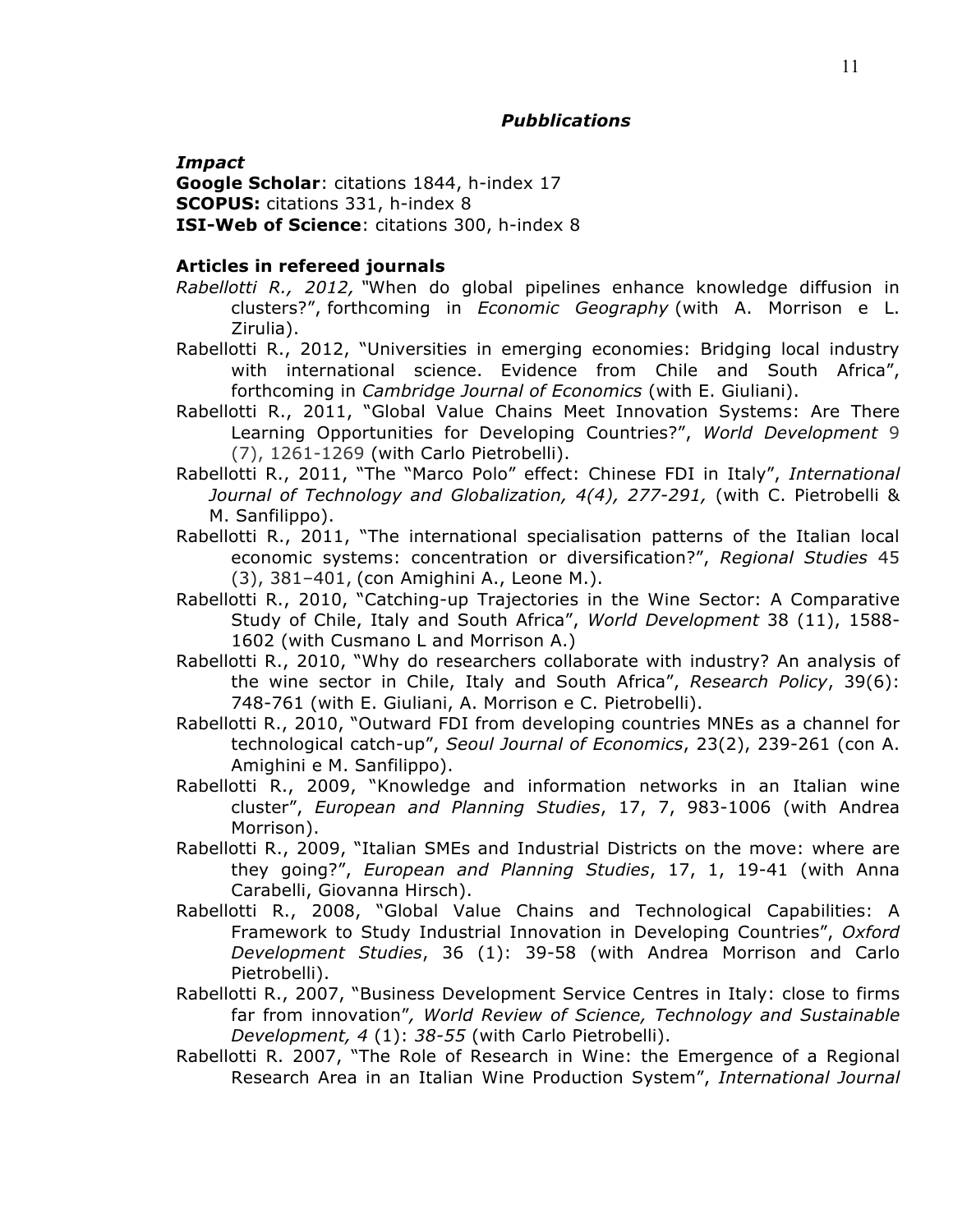*of Technology and Globalization* Vol. 3, No 2/3, 155- 178 (with Andrea Morrison).

- Rabellotti R., 2007, "ICTs in Industrial Districts: An Empirical Analysis on Adoption, Use and Impact in the Biella Textile District", *Industry and Innovation,* 14 (3): 277-303 (with Tommaso Ciarli).
- Rabellotti R., 2006, "Is Korea catching up? An analysis of labour productivity growth in South Korea", *Oxford Development Studies*, 34 (3): 323-339 (with Giulio Guarini e Vasco Molini).
- Rabellotti R., 2006, "The effects of globalization on Italian industrial districts: Evidence from the footwear sector", *European Planning Studies,* 14 (4): 485- 502 (with Alessia Amighini).
- Rabellotti R., 2005, "Upgrading in global value chains: lessons from Latin America clusters", *World Development*, 33 (4): 549-73 (with Elisa Giuliani and Carlo Pietrobelli).
- Rabellotti R., 2004, "An Empirical Study of the Determinants of Self-Employment in Developing Countries", *Journal of International Development*, 16: 803-820 (with Matteo Aqulina e Carlo Pietrobelli).
- Rabellotti R., 2004, "Distretti industriali e globalizzazione: *upgrading* e *downgrading* nella Riviera del Brenta", *Economia e Politica Industriale*.
- Rabellotti R., 1999, "Recovery of a Mexican Cluster: Devaluation Bonanza or Collective Efficiency?", *World Development*, 27 (9), 1571-1585.
- Rabellotti R., 1999, The internal heterogeneity in industrial districts in Italy, Brazil and Mexico, *Regional Studies*, 33 (2), 97-108 (with H. Schmitz).
- Rabellotti R., 1998, "Collective effects in Italian and Mexican footwear industrial clusters", *Small Business Economics*, 10 (3).
- Rabellotti R., 1995, "Is there an industrial district "model"? Footwear districts in Italy and Mexico", *World Development*, 23 (1) January.
- Rabellotti R., 1992, "Technology and organisation in the Italian textile-clothing industry", *Entrepreneurship and Regional Development*, n.4 July-September, 271-285 (with R.Camagni).

# **Books**

- Rabellotti R., 2011, *Innovation and Catching Up: The changing geography of wine production*, Chelthenam: Edward Elgar (with Elisa Giuliani e Andrea Morrison).
- Rabellotti R., 2010, (ed.), *Federalismo e crescita: E' possibile una relazione virtuosa?*, Milan: Franco Angeli (with S. Lorenzini).
- Rabellotti R., 2008, *Economia della Corea*, Roma: Carocci Editore (with Giovanna Hirsch and Vasco Molini).
- Rabellotti R., 2007, (ed.), *Upgrading to Compete: SMEs, Clusters and Value Chains in Latin America*, Cambridge Mass.: Harvard University Press (with Carlo Pietrobelli).
- Rabellotti R., 2005, (ed.), *Clusters facing competition: the role of external linkages*, Aldershot: Ashgate (with Elisa Giuliani and Meine Pieter van Dijk).
- Rabellotti R., 2004, (ed.), *The Theory and Practice of Local Development Opportunities for Cooperation between Mediterranean Regions*, Firenze: Regione Toscana (with Nicola Bellini, Elisa Giuliani and Carlo Pietrobelli).
- Rabellotti R., (ed), 1999, *Efficienza collettiva e cluster di imprese: oltre l'esperienza italiana*, Il Mulino, Bologna (with Marco Di Tommaso).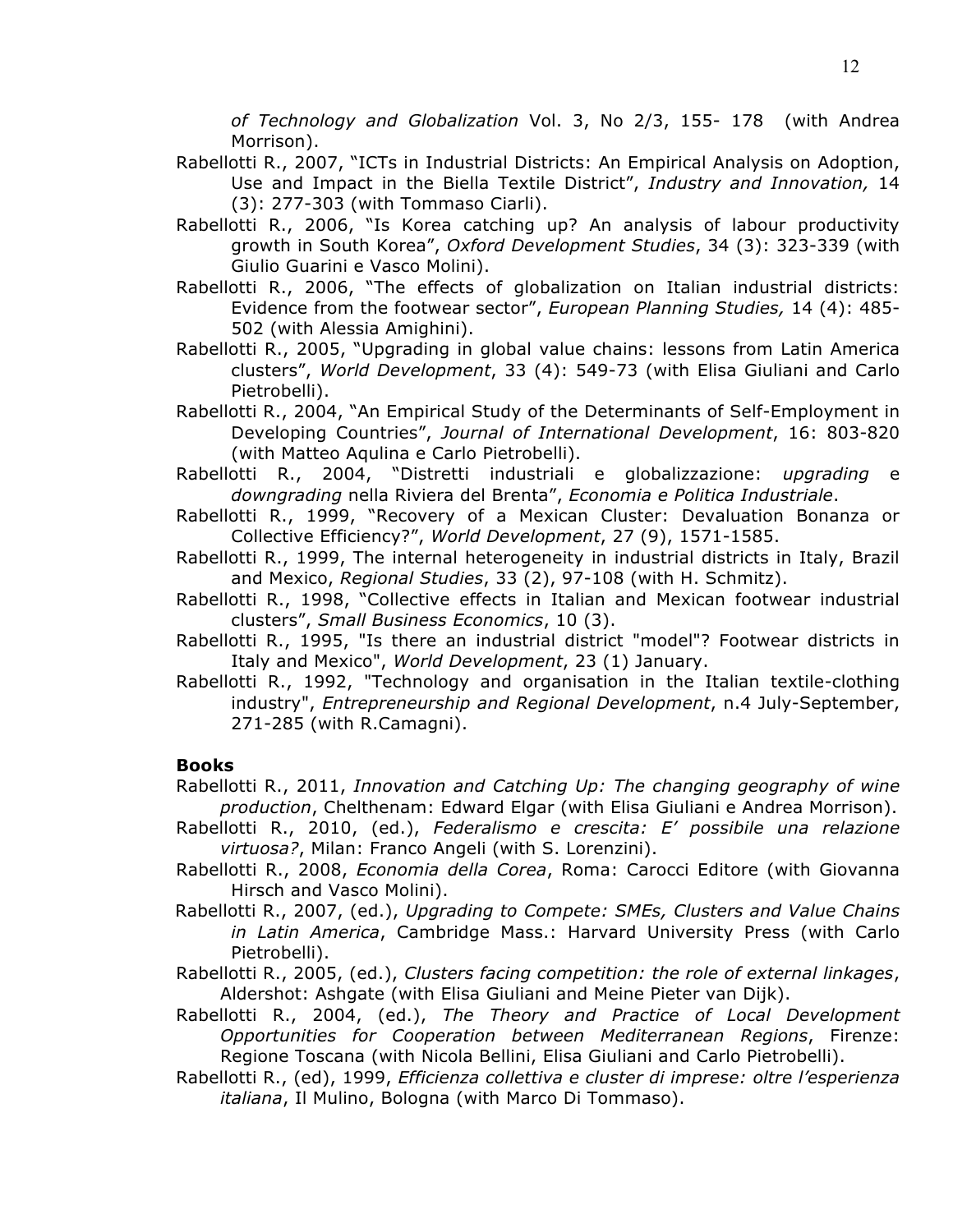- Rabellotti R., 1997, *External economies and cooperation in industrial districts: a comparison of Italy and Mexico*, McMillan and St.Martin's Press: London. (Translated in Persian).
- Rabellotti R., (ed), 1996, *Enterprise clusters and networks as sources of cooperation and technology diffusion for small firms in developing countries*, Frank Cass, London (with Meine Pieter van Dijk).
- Rabellotti R., 1995, *Corea del Sud*, Edizioni della Fondazione Agnelli, Torino.

#### **Chapters in books**

- Rabellotti R., 2010, "Legami locali e globali e la struttura delle reti per la diffusione della conoscenza: un modello di simulazione", in Lorenzini S. e Rabellotti R., a cura di, *Federalismo e crescita: E' possibile una relazione virtuosa?*, Milano: Franco Angeli, 225-246 (con A. Morrison e L. Zirulia).
- Rabellotti R., 2010, "Le multinazionali dei paesi emergenti", in Gurrieri A.R., Lorizio M., Novi C., a cura di, *L'ascesa delle economie emergenti*, Milano: Franco Angeli, 67-82 (con A. Amighini e M. Sanfilippo).
- Rabellotti R., 2009, "Innovation systems and global value chains", in B.A. Lundvall, KJ Joseph, C. Chaminade and J. Vang (eds), *Handbook of innovation systems and developing countries*, Chelthenam: Edward Elgar, 214-238 (with C. Pietrobelli).
- Rabellotti R., 2009, "Il modello di specializzazione internazionale dell'Italia: nuova evidenza a livello provinciale", in Borri D. e Ferlaino F. (eds.), *Crescita e Sviluppo Regionale: Strumenti, Sistemi e Azioni*, Milano: Franco Angeli: 192- 216 (with A. Amighini e M. Leone).
- Rabellotti R., 2008, "Lo scambio di informazione e conoscenza nel settore vitivinicolo: un'analisi delle reti sociali" in Ciaschini M., e Socci C., eds, Economia del vino, Milano: Franco Angeli, 38-64 (with A. Morrison).
- Rabellotti R., 2008, "A Sectoral Approach to Global Value Chain and Cluster Development in Latin America", in Parrilli D., Bianchi P., Sugden R., eds., *High technology, productivity and networks: a systemic approach to the development of SMEs*, Basingstoke: Palgrave-Macmillan.
- Rabellotti R., 2008, "L'avanzata degli IDE cinesi in Italia", in Rapporto ICE, Roma: Istituto per il Commercio Estero (with A. Amighini e M. Sanfilippo)
- Rabellotti R., 2007, "Italian SMEs and Industrial Districts on the move: where are they going?", in Jerry Haar and Jörg Meyer-Stamer (eds) *Small Firms, Global Markets: Competitive Challenges in the New Economy*, Palgrave-MacMillan (with A. Carabelli and G. Hirsch).
- Rabellotti R., 2007, "Global Value Chains and Technological Capabilities: A Framework to Study Industrial Innovation in Developing Countries", in Riccardo Leoncini and Sandro Montresor (eds.), *Dynamic Capabilities between Firm Organization and Local Systems of Production*, London: Routledge (with A. Morrison and C. Pietrobelli).
- Rabellotti R., 2007, "Globalization. Industrial districts and value chains", in Tsuji M., Giovannetti E., Kagami M. (eds.), *Industrial Agglomeration and New Technologies*, Chelthenam: Edward Elgar, 225-246.
- Rabellotti R., 2005, "Teoria e pratica nell'esperienza dei centri di servizio alle imprese in Italia. Implicazioni per i Paesi in via di Sviluppo" in Marzano F.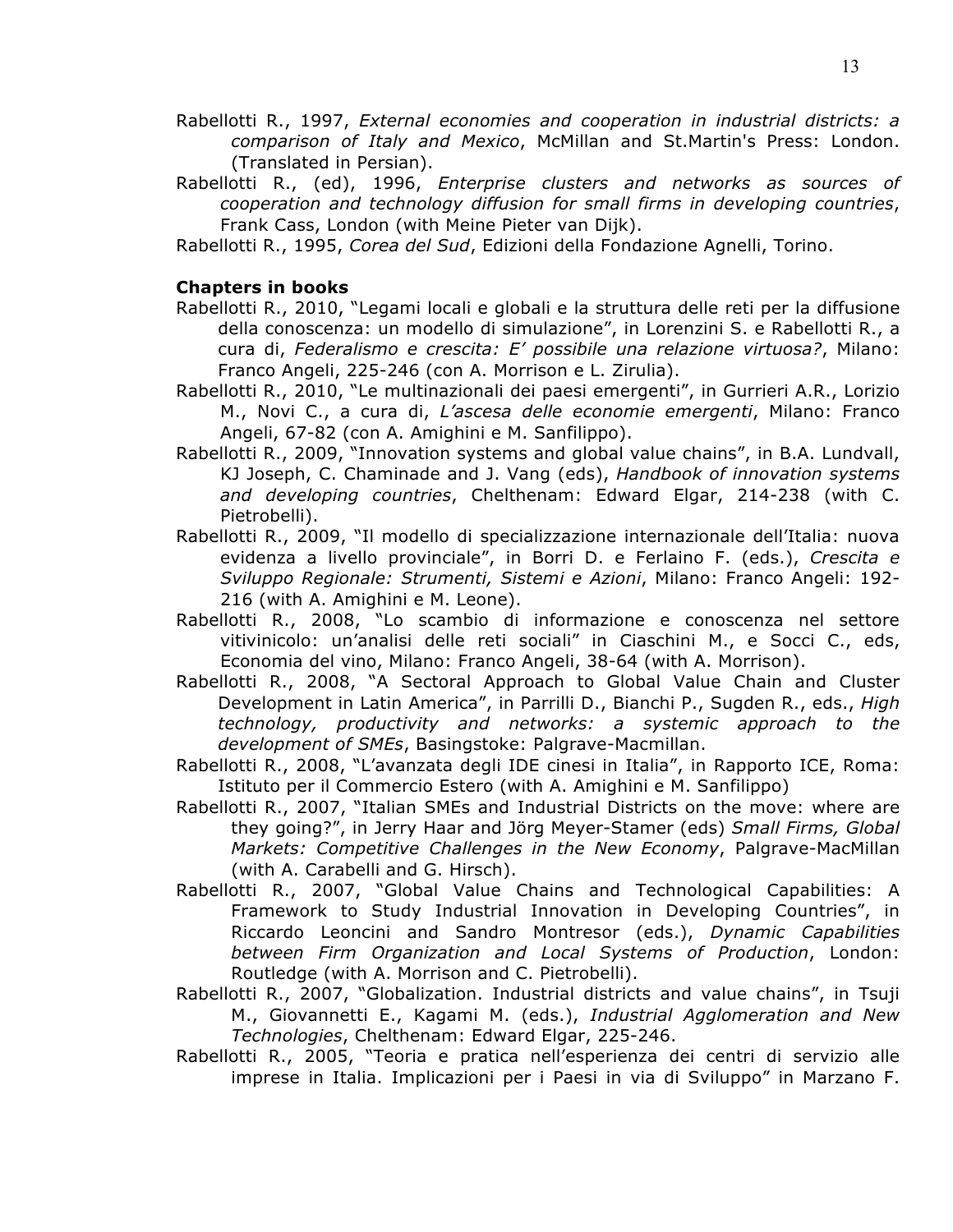(ed.) *Progresso economico, equità e disuguaglianze*, Bologna: Il Mulino (with T. Ciarli e C. Pietrobelli).

- Rabellotti R., 2005, "Un'Analisi Empirica del Self-Employment nei Paesi in Via di Sviluppo" in Marzano F. (ed.) *Progresso economico, equità e disuguaglianze*, Bologna: Il Mulino (with M.Aquilina e C. Pietrobelli).
- Rabellotti R., 2005, "Politicas para el mejoramento de las PYME en los clusters y cadenas de valor de Latinoamerica", in Cimoli M., Garcia B., Garrido C. (eds.), *El camino latinoamericano hacia la competitividad*, Siglo Veintiuno Editores, Mexico, 115-138 (with C. Pietrobelli).
- Rabellotti R., 2005, "Un enfoque sectorial de politicas para clusters y cadenas de valor en America Latina, in Parrilli M.D., Bianchi P., Sugden R. (eds.), Alta Tecnologia, Productividad y Redes, El Collegio de Tlaxcala, Mexico 379-403.
- Rabellotti R., 2004, "How globalisation affects Italian industrial districts: The case of Brenta" in H. Schmitz ed., *Local Enterprises in the Global Economy: Issues of Governance and Upgrading*, Cheltenham, Edward Elgar Publishers, 140- 173.
- Rabellotti R., 2003, "Globalisation, industrial districts and value chains in M. Kagami, and M. Tsuji, eds., *Industrial Agglomeration: facts and lessons for developing countries*, Institute of Developing Economies, Tokyo: JETRO.
- Rabellotti R., 2003, "Il distretto della Rubinetteria del Piemonte Nord Orientale", Eliana Baici (ed.), *L'economia novarese. Analisi delle caratteristiche e prospettive del sistema economico provinciale*, Interlinea, Novara.
- Rabellotti R., 2001, Something new, something old: The South Korean Economy after the financial crisis", in Weber M. (ed.), *Reforming Economic Systems in Asia: A Comparative Analysis of China, Japan, South Korea, Malaysia and Thailand*, Edward Elgar, 61-94 (with Vasco Molini).
- Rabellotti R., 1997, "Footwear Production Systems in Italy: A Dynamic Comparative Analysis", in Ratti R. Bramanti A., Gordon R., eds., *The Dynamics of Innovative Regions*, Ashgate: Aldershot, 139-164 (with R. Camagni).
- Rabellotti R., 1996, "Footwear Industrial Districts in Italy and Mexico", in Van Djik and Rabellotti (eds.).
- Rabellotti R., 1996, "Reti di imprese In Messico: il caso del settore calzaturiero a Guadalajara e Leon", in M. Bagella, (ed.), *Internazionalizzazione della piccola e media impresa in America Latina*, Il Mulino: Bologna, 465-89.
- Rabellotti R., 1996, "Nuove forme di collaborazione tra imprese e sviluppo industriale del paesi emergenti: il caso di un parco industriale in Cile", in M. Bagella, (ed.), *Internazionalizzazione della piccola e media impresa in America Latina*, Il Mulino: Bologna, 345-65 (with Carlo Pietrobelli).
- Rabellotti R., 1995, "Alcune riflessioni sulla dinamica dei milieux calzaturieri in Italia", in Gorla G., Vito Colonna O. (eds.), *Regioni e Sviluppo: Modelli. Politiche e Riforme*, Franco Angeli, Milano, 161-184 (with R.Camagni).
- Rabellotti R., 1994, "Economie esterne e eterogeneità nel settore calzaturiero", in Garofoli G., Mazzoni R., (eds.), *Sistemi produttivi locali: struttura e trasformazione*, Franco Angeli, Milan.
- Rabellotti R., 1993, "New technologies and macro-organisational innovation: the case of the banking system and the textile industry in Italy", in *Transport*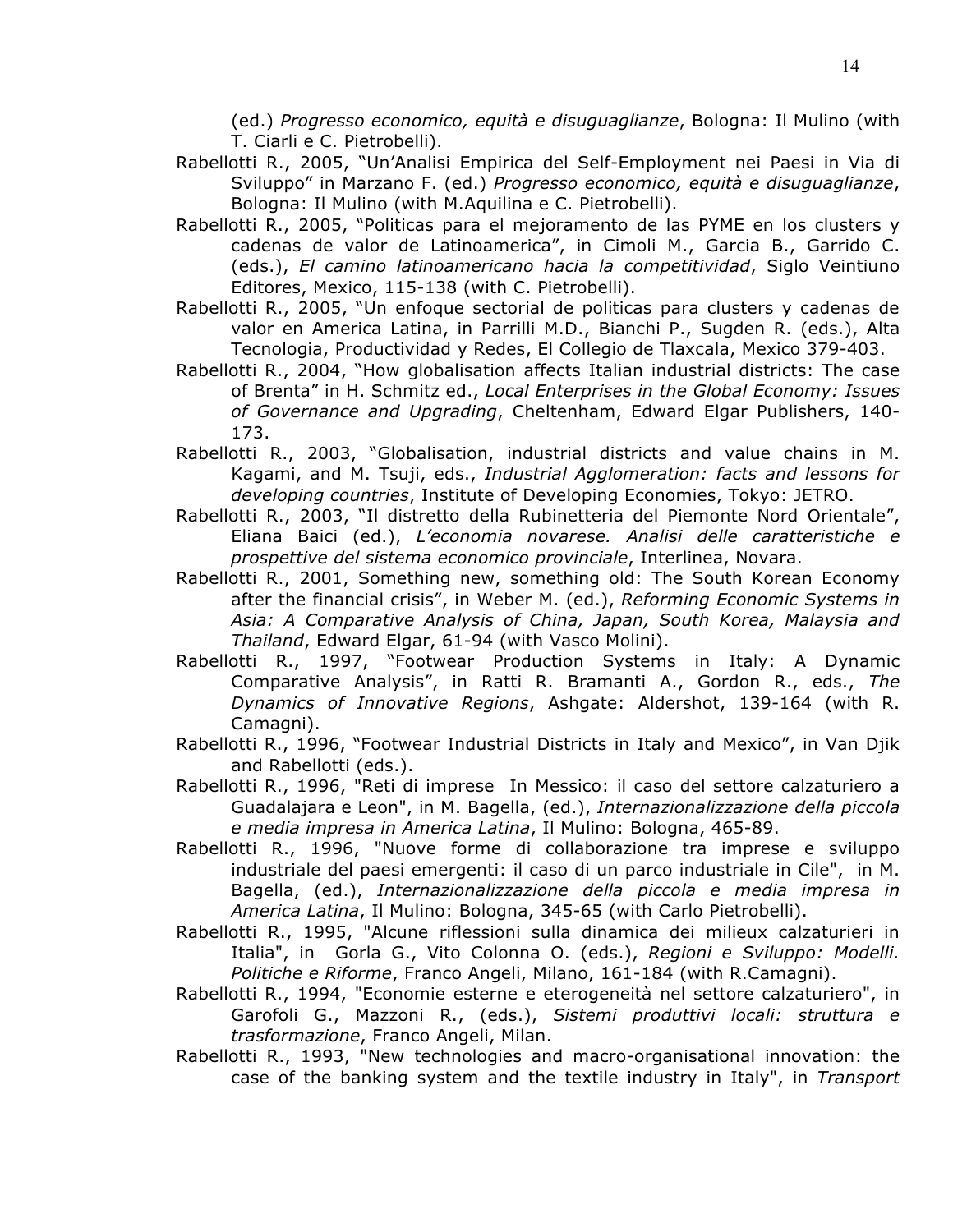*and Communication Innovation in Europe*, Giannopoulos G.,, Gillespie A., Wandel S., eds., Bellhaven Press, Londra (with R.Camagni and R.Capello).

- Rabellotti R., 1992, "PME innovatrices et métropole industrielle dynamique: la zone nord de Milan", in Maillat D., Perrin J.C., eds. *Enterprises innovatrices et développement territorial*, EDES, Neuchatel (with R.Camagni).
- Rabellotti R, 1990, "Organisation: a variable in LDCs' industrial development", in Aldeman N., Ciciotti E., Thwaites A., eds, *Technological change in a special context. Theory, empirical evidence and policies*, Springer Verlag, Berlin.
- Rabellotti R., 1990, "Advanced Technology Policies and Strategies in Developing Regions" in Ewers H.J. and Allesch J., eds., *Innovation and Regional Development*, Walter de Gruyter, Berlin (with R.Camagni).
- Rabellotti R., 1988, "Innovazione e territorio in un'area di alta tecnologia: il nordest milanese", in Irer-Progetto Milano, *La trasformazione economica della città*, Franco Angeli, Milan (with R.Camagni).
- Rabellotti R., 1986, "Innovation and Territory: the Milan High Tech and Innovation Field" in Ph. Aydalot, (a cura di), *Milieux Innovateurs en Europe*, GREMI, Parigi, 101-128 (with Roberto Camagni).

#### **Working Papers**

- Rabellotti R., 2011, China's Outward FDI: An Industry-level Analysis of Host Country Determinants, CESIFO WP 3688, December (with A. Amighini and M. Sanfilippo).
- Rabellotti R. 2011, When do global pipelines enhance knowledge diffusion in clusters?, Papers in Evolutionary Economic Geography, 11.05, Urban and Regional Research Center, Utrecht University (with A. Morrison and L. Zirulia)
- Rabellotti R. 2010 "Global Value Chains Meet Innovation Systems. Are There Learning Opportunities for Developing Countries?", *IDB Working Paper Series*, No. 232, November, Inter-American Development Bank, Washington (with C. Pietrobelli)
- Rabellotti R., 2010, The "Marco Polo" effect: Chinese FDI in Italy, *IE-Programme Paper*, n° 4,Chatham House: London (with C. Pietrobelli & M. Sanfilippo).
- Rabellotti R., 2009, *The rise of multinationals from emerging countries: A review of the literature, PRIN WP*, n° 7, Università di Bologna: Bologna (with Amighini A. and M. Sanfilippo)
- Rabellotti R., 2005, "Valutazione degli effetti economici del nuovo polo fieristico Rho-Pero sull'economia della provincia di Novara", Quaderni del Dipartimento, n. 103, Dipartimento di Scienze Economiche e Metodi Quantitativi, Novara: Università del Piemonte Orientale (con Anna Carabelli, Cristina Lira, Ambra Poggi e Tomaso Pompili).
- Rabellotti R., 2004, "Upgrading in clusters and value chains in Latin America: The Role of Policies", *Sustainable Development Department Best Practices Series*, Inter American Development Bank: Washington D.C. (with Carlo Pietrobelli)
- Rabellotti R., 2002, "L'economia coreana dopo la crisi: novità e vecchi problemi", Quaderni del Dipartimento, n. 39 , August, Dipartimento di Scienze Economiche e Metodi Quantitativi, Novara: Università del Piemonte Orientale.
- Rabellotti R., 2002, "Business Development Service Centres in Italy: An empirical analysis of three notable regional experiences -Emilia Romagna, Lombardia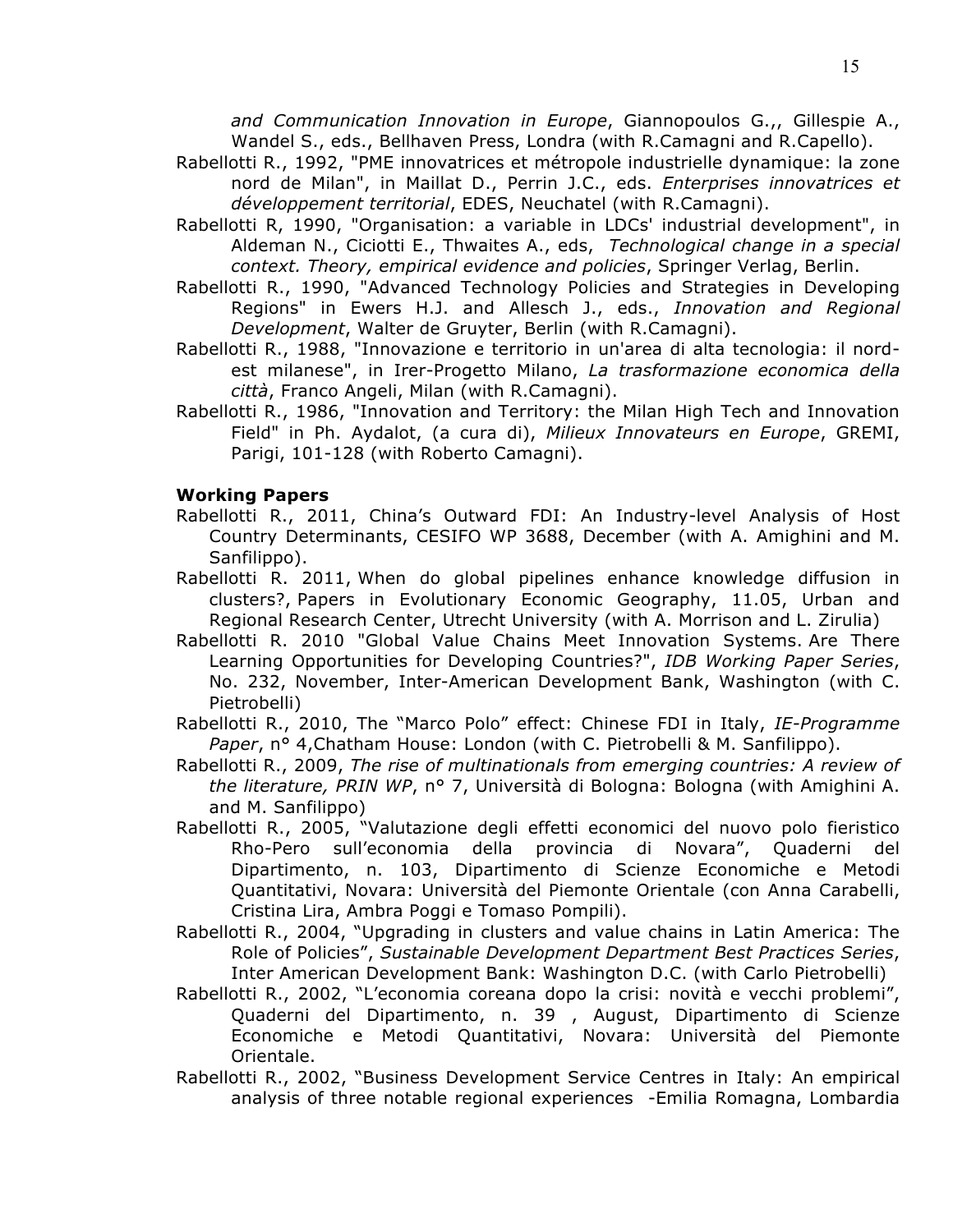and Veneto ", *WP 130, Serie Desarollo Productivo*, Cepal, Naciones Unidas: Santiago (with C. Pietrobelli).

- Rabellotti R., 2002, "The dynamics of the footwear sector in four Latin American countries: Argentina, Brazil, Chile and Mexico", Quaderni del Dipartimento, no.27, Dipartimento di Economia Istituzioni Territorio: Università di Ferrara (avaialable at http://deit.economia.unife.it/)
- Rabellotti R., 1998, "Emerging Entrepreneurship or Disguised Unemployment in Marginal Manufacturing? An Empirical Study of the Determinants of Self-Employment in Developing Countries", *Ld'A – QEH Development Studies Working Papers*, Turin and Oxford, (with C. Pietrobelli)
- Rabellotti R., 1994, "Footwear industrial districts in Mexico and Italy: A comparative study", International Institute for Labour Studies Discussion Papers, no. 65, International Labour Office, Geneva.
- Rabellotti R., 1990, *The instructive parenthesis of structural adjustment and the relaunch of research with action on strategies and development policies in Sub-Saharan Africa*, *LDA-QEH Development Studies Working Papers*, n.20, Turin and Oxford (with E.Caputo).

## **Book Reviews**

- Rabellotti R., 2010, Review of In Gold We Trust by Gaggio D., *Journal of Modern Italian Studies*, 15 (4), 625-627.
- Rabellotti R., 2009, Review of The Moving Frontier. The Changing Geography of Production in Labour-Intensive Industries edited by Lois Labrianidis, *Growth and Change*, 40 (4), 686-689.
- Rabellotti R., 2000, Review of Value for money? Impact of small enterprise development by Harper M. & Finnegan G., *Journal of Development Studies*, 36 (5): 179-181.
- Rabellotti R., 2000, Review of Small enterprises and economic development. The dynamics of micro and small enterprises by Liedholm C. & Mead D.C., *Journal of Development Studies*, 36 (5): 179-181.

# **Other Journal Articles**

- Rabellotti R., 2011, "Cosa vengono a fare i cinesi in Italia?", *Sbilanciamoci.info*, May 25th (con C. Pietrobelli e M. Sanfilippo).
- Rabellotti R., 2011, "La relevante y compleja inversion china en Europa", *Expansion*, April 9th (with Jose Luis Curbelo).
- Rabellotti R., 2009, "Gli investimenti cinesi in Europa ed in Italia", *Mondo Cinese*, 138-139, January-June (with A. Amighini e M. Sanfilippo).
- Rabellotti R., 1998, "Helping SMEs to network: the experience of UNIDO", *Small Enterprise Development*, 9 (1).
- Rabellotti R., 1993, "Industrial districts in Mexico: the Case of the Footwear Industry in Guadalajara and Leon", *Small Enterprise Development*, n.3, September also published in Pederson P.O., Sverisson A., van Dijck M.P. (eds.), 1994, *Alternative Approaches to Small Industry Dynamics in the Third World*, IT Publications, London.
- Rabellotti R., 1993, "Distretti industriali in Messico: il caso del settore calzaturiero a Guadalajara e Leon", *Sviluppo e Organizzazione*, n.136, March-April, pp. 2-8.